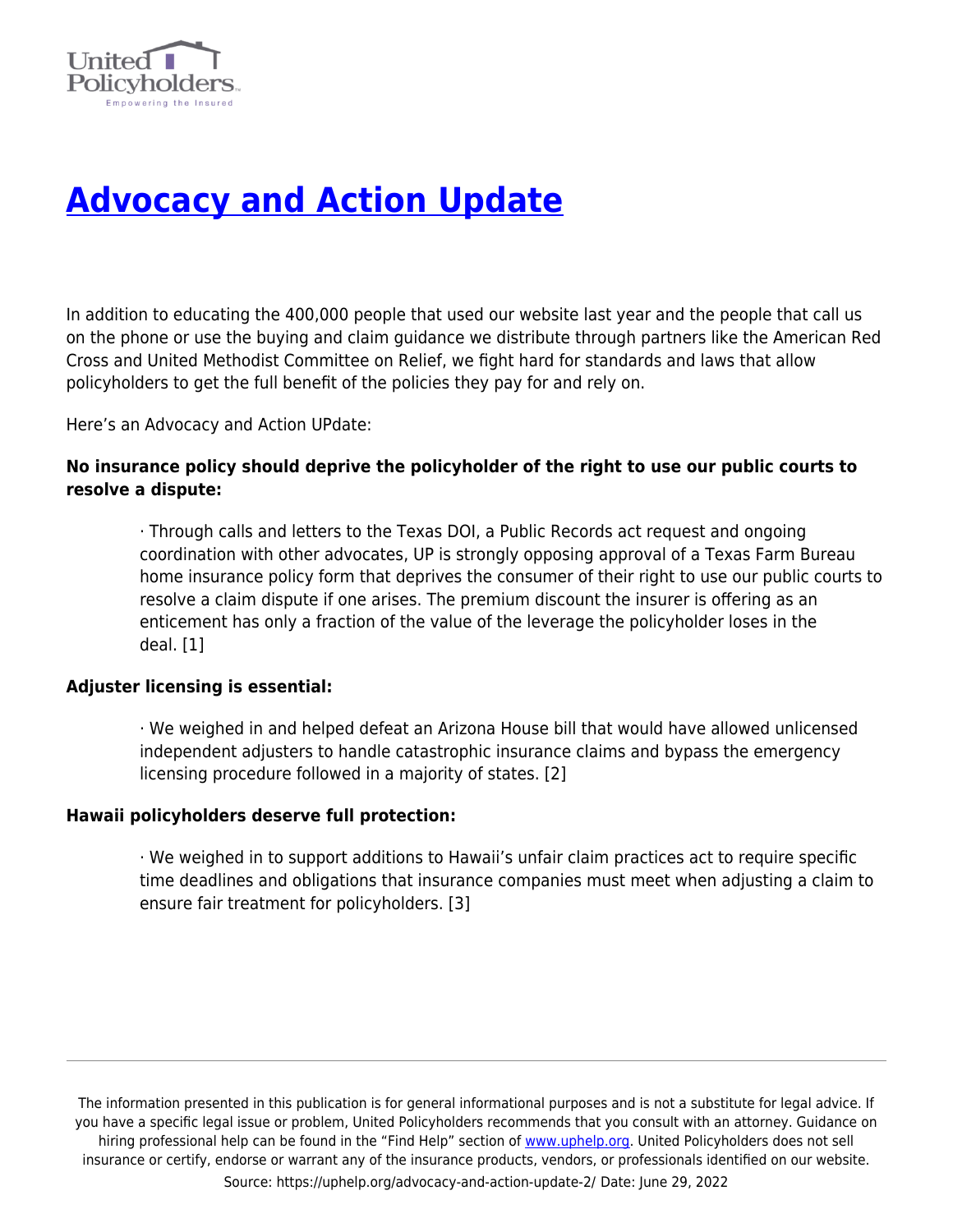

# **Policies that pay less than full value for roof repairs should be MUCH cheaper:**

· UP is working in Minnesota for insurance pricing that is fair to low income homeowners. [4]

## **Preserving California bad faith law:**

· We submitted comments to the California Judicial Council urging them to reject changes that would slant the bad faith jury instructions in favor of insurance companies. [5]

# **Attorney fees incurred to collect policy benefits should be recoverable:**

· Our amicus brief contributed to a very important ruling by the California Supreme Court reinforcing the fact that attorney fees incurred to get a claim paid fairly are appropriate compensatory damages. Details below. [6]

# **All-sums is the right approach for insurer contributions to asbestos settlements:**

· We helped to secure a ruling for policyholders in the New York Court of Appeals that expedites settlements in asbestos cases. The ruling supports the position we've been fighting to include in the Restatement of the Law of Liability Insurance:. "All sums" allocation and vertical exhaustion apply for claims made against liability policies with non-cumulation clauses. [7]

### **A PRP letter triggers and insurers' duty to defend:**

· Our amicus brief contributed to a long-awaited pro-policyholder ruling in the U.S. Court of Appeals for the Ninth Circuit holding that an insurer must defend and aid an insured who gets an Environmental Protection Agency 104(e) letter notifying them that they are a Superfund potentially responsible party. (Id.)

### [1] [Letter to TDI opposing mandatory arbitration provisions in home insurance policies](https://uphelp.org/wp-content/uploads/2021/03/letter_to_tdi_opposing_mandatory_arb_5-18-16_with_date.pdf)

[2] [H.B. 2342 Oppose](https://uphelp.org/wp-content/uploads/2020/10/hr_2342_-_oppose.pdf)

The information presented in this publication is for general informational purposes and is not a substitute for legal advice. If you have a specific legal issue or problem, United Policyholders recommends that you consult with an attorney. Guidance on hiring professional help can be found in the "Find Help" section of [www.uphelp.org.](http://www.uphelp.org/) United Policyholders does not sell insurance or certify, endorse or warrant any of the insurance products, vendors, or professionals identified on our website. Source: https://uphelp.org/advocacy-and-action-update-2/ Date: June 29, 2022